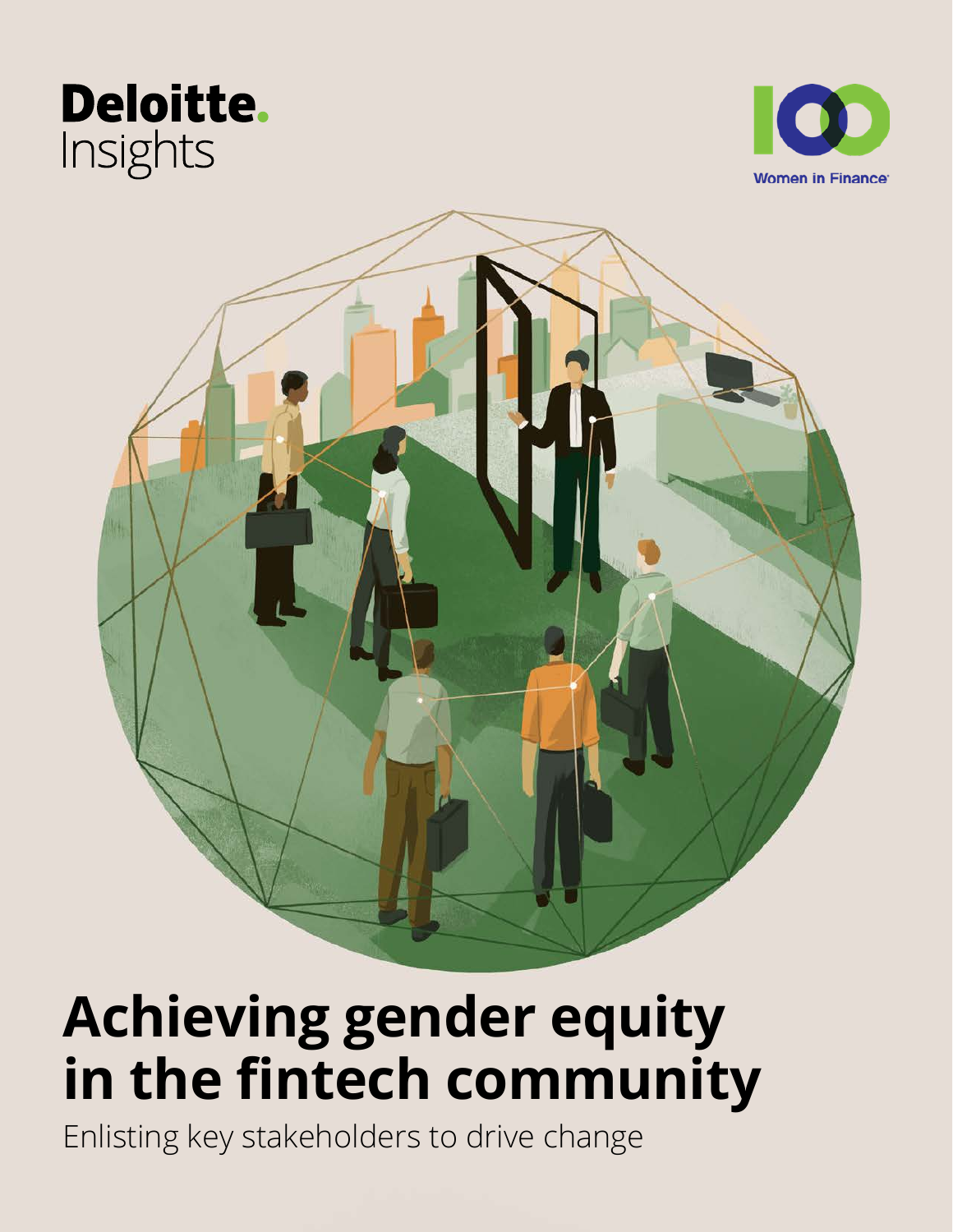## **About the Deloitte Center for Financial Services**

The Deloitte Center for Financial Services, which supports the organization's US Financial Services practice, provides insight and research to assist senior-level decision-makers within banks, capital markets firms, investment managers, insurance carriers, and real-estate organizations. The center is staffed by a group of professionals with a wide array of indepth industry experiences as well as cutting-edge research and analytical skills. Through our research, roundtables, and other forms of engagement, we seek to be a trusted source for relevant, timely, and reliable insights. Read recent publications and learn more about the center on Deloitte.com. For weekly actionable insights on key issues for the financial services industry, check out the Deloitte Center for Financial Services' **[QuickLook](https://www2.deloitte.com/us/en/pages/financial-services/topics/quicklook-financial-services-industry-blog.html)** article series.

### **Connect**

To learn more about the vision of the DCFS, its solutions, thought leadership, and events, please visit **[www.deloitte.com/us/cfs](http://www.deloitte.com/us/cfs)**.

### **Subscribe**

To receive email communications, please register at **[www.deloitte.com/us/cfs](http://www.deloitte.com/us/cfs)**.

### **Engage**

Follow us on Twitter at: **[@DeloitteFinSvcs](https://twitter.com/DeloitteFinSvcs)**.

## **About 100 Women in Finance**

100 Women in Finance's more than 15,000 members strengthen the global finance industry by empowering women to achieve their professional potential at each career stage. Its members inspire, equip, and advocate for a new generation of industry leadership, in which women and men serve as investment professionals and executives, equal in achievement and impact. Through education, peer engagement, and impact, the organization furthers the progress of women who have chosen finance as a career, and enables their positive influence over precareer young women.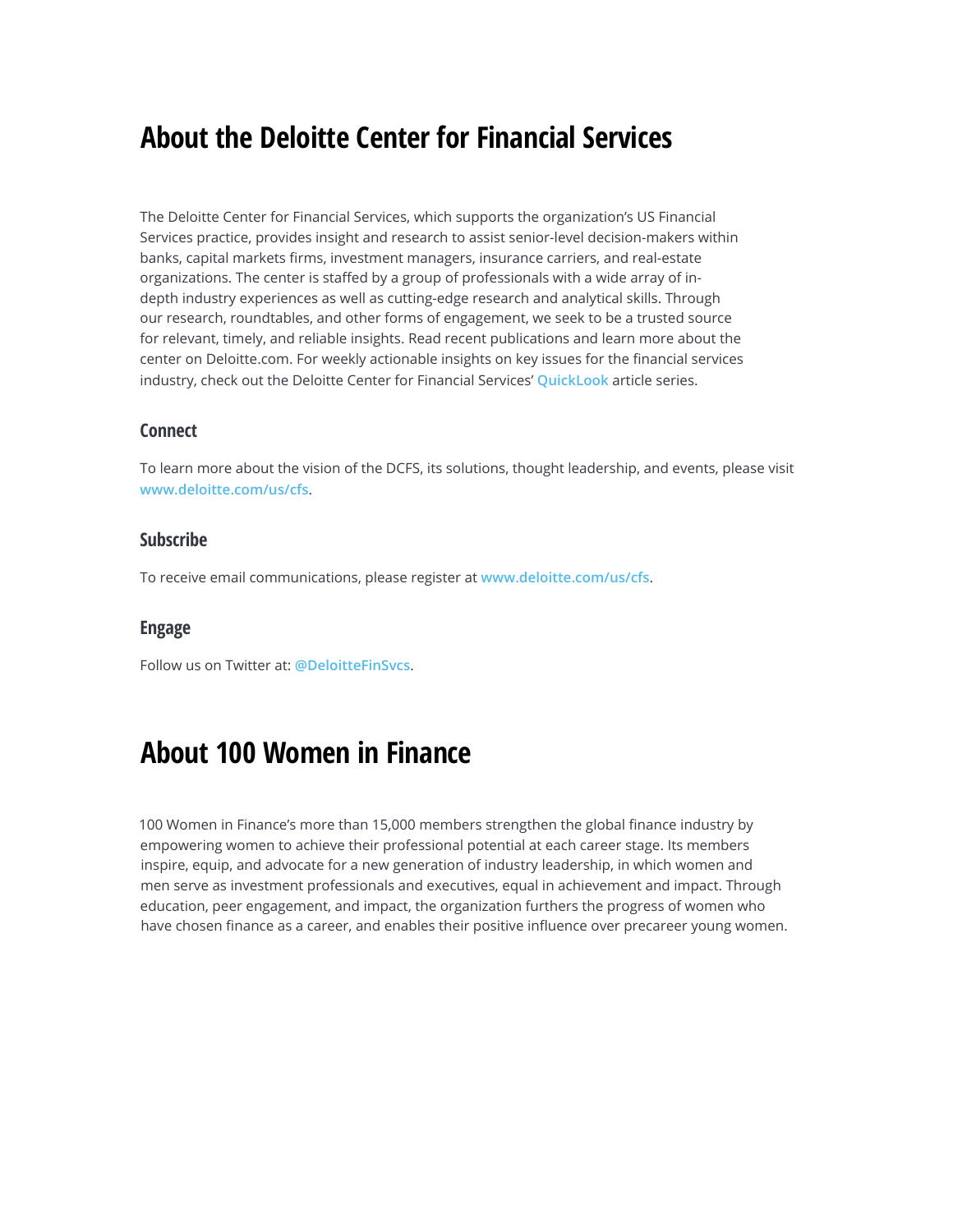## **Contents**

| A dearth of women founders        | 3  |
|-----------------------------------|----|
| Slow steps in the right direction | 4  |
| The long road ahead               | 6  |
| A call to action                  | 8  |
| COVID-19: Catalyst for growth?    | 10 |
| Endnotes                          |    |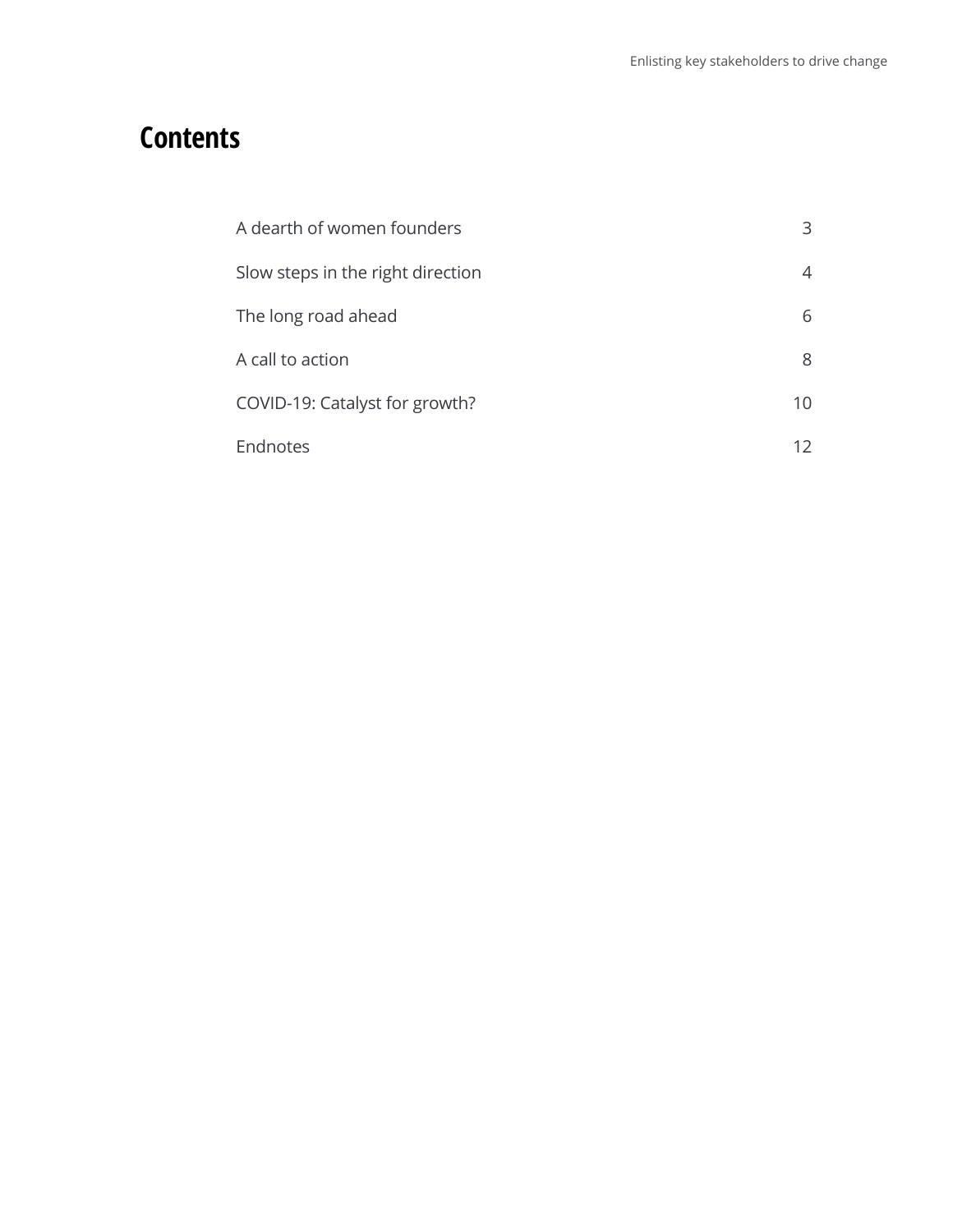# KEY MESSAGES

- The number of fintech startups ("fintechs") involving women founders has grown at a slow pace over the last decade. Our analysis shows that women-founded startups and those cofounded with men comprised 12.2% of the 3,017 fintechs in 2019, only slightly higher than the 10.9% (of 411 startups) recorded in 2010. Of this, women-founded fintechs accounted for 3.1% of the total pool in 2019.
- However, startups with women founders represent a growing share of investment funding. Cofounded startups raised 11.2% of the US\$40 billion total funding in 2019, up from 6.2% (of US\$14 billion) in 2015. During the period, the share of total funding directed toward fintechs founded only by women rose from 0.6% to 1.3%.
- Despite this increase, over the last five years, women-founded fintechs, on average, raised 50% less capital than startups founded only by men. Founding teams with both men and women received just 3% less funding.
- Collective effort among three key stakeholders—investors, founders, and financial institutions—can help improve diversity within the fintech founder community.
- Similar to how the fintech industry blossomed after the 2008 financial crisis, COVID-19 and its disruption to the business environment could help level the playing field and offer a host of new opportunities for women entrepreneurs.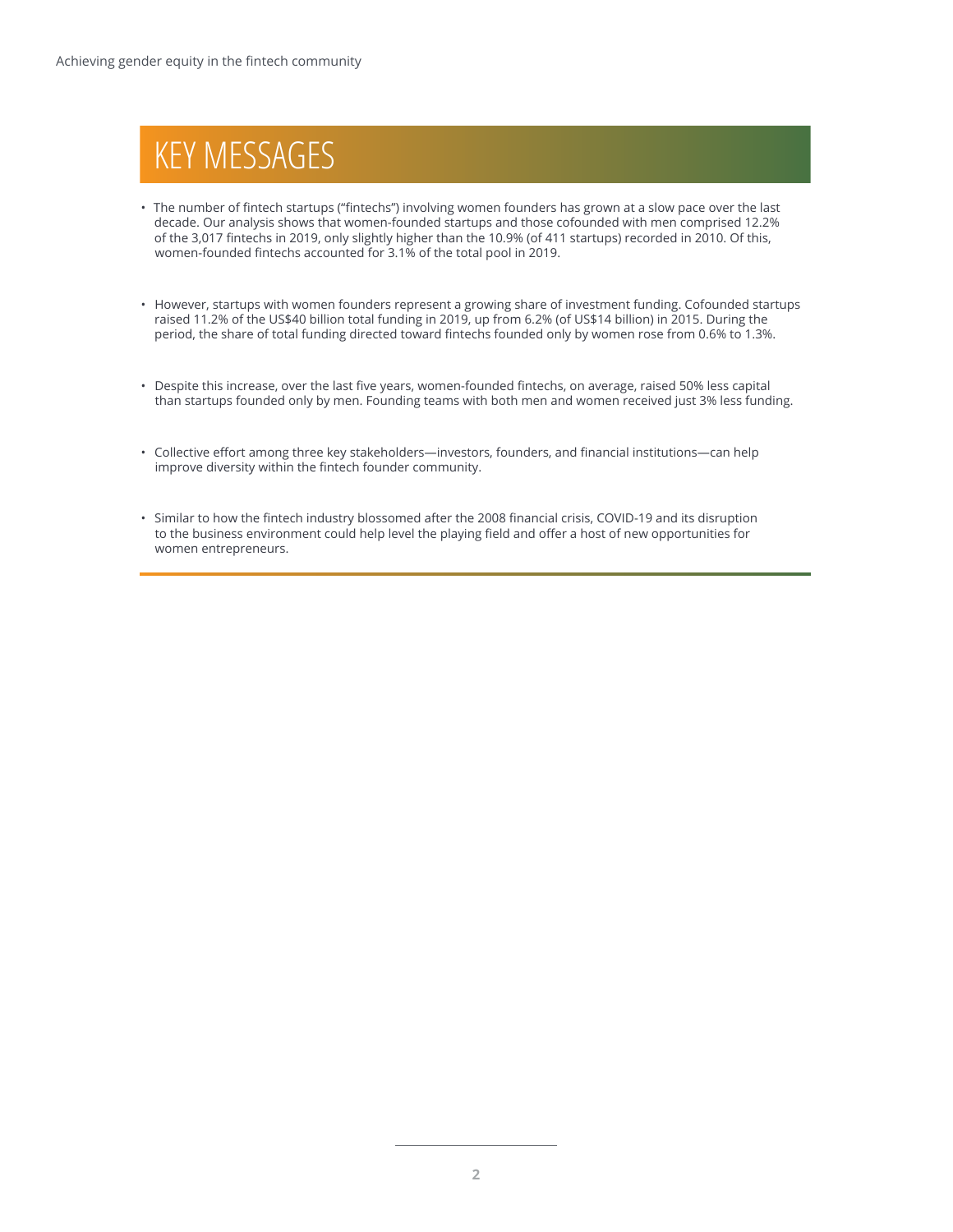# <span id="page-4-0"></span>**A dearth of women founders**

I<br>I<br>I<br>I N THE WORLD of startups, the global fintech founder community is still dominated by men, with women making up just 7% of the total pool.<sup>1</sup> If further progress is to be made, investors and the financial services industry alike will need to reconsider the efforts they've made before a more financially and socially equitable future can be realized.

In this report, the fourth in our [Within reach series](https://www2.deloitte.com/us/en/insights/industry/financial-services/women-in-financial-services.html), we study formation and fundraising trends in the fintech industry over the last 10 years across three categories of startups: women-founded, menfounded, and cofounded (startups with founders of both genders). Based on preliminary numbers, we also analyze the impact of COVID-19 on fintech funding activity during the first half of 2020 across the three categories.

The gender gap in funding is especially notable during times of uncertainty, such as the current pandemic and its economic aftermath. This is because women founders, perhaps because of the hardships they face in accessing funds, appear to be resilient and capable of generating higher returns on investment.<sup>2</sup> Yet, in many cases, they are not provided equal access to opportunity.<sup>3</sup> As with other industries, women in the fintech community are seeking opportunities to fill unmet needs. They are generating innovative ideas and creating solutions based on their own disappointing or frustrating financial services experiences.<sup>4</sup> Ellevest, Tala, Policygenius, CapWay, and Honeybee were all founded to tap into consumers' unmet needs.

Having greater representation of women and support from the fintech founder community would likely unleash more successful new ideas, products, and services.<sup>5</sup> Similar to how the fintech industry blossomed after the 2008 financial crisis, the effects from COVID-19 and its disruption to the business environment could help level the playing field and offer a host of new opportunities for women entrepreneurs.

"This Deloitte report calls attention to a gaping investment opportunity to fund and collaborate with female founders of fintech enterprises. First, however, these women need to be highly visible to investors and networked to each other. Industry associations and organizations can play a helpful role with this, both in underscoring the mandate for greater diversity in investment capital placement and in elevating the female founder's exposure within the industry."

Amanda Pullinger, CEO, 100 Women in Finance

To make that aspiration a reality, though, three key stakeholders in the fintech ecosystem—investors, founders, and financial institutions—will have to join forces and commit to change. They will need to work together to help enable equal access to all forms of capital: human, financial, and social.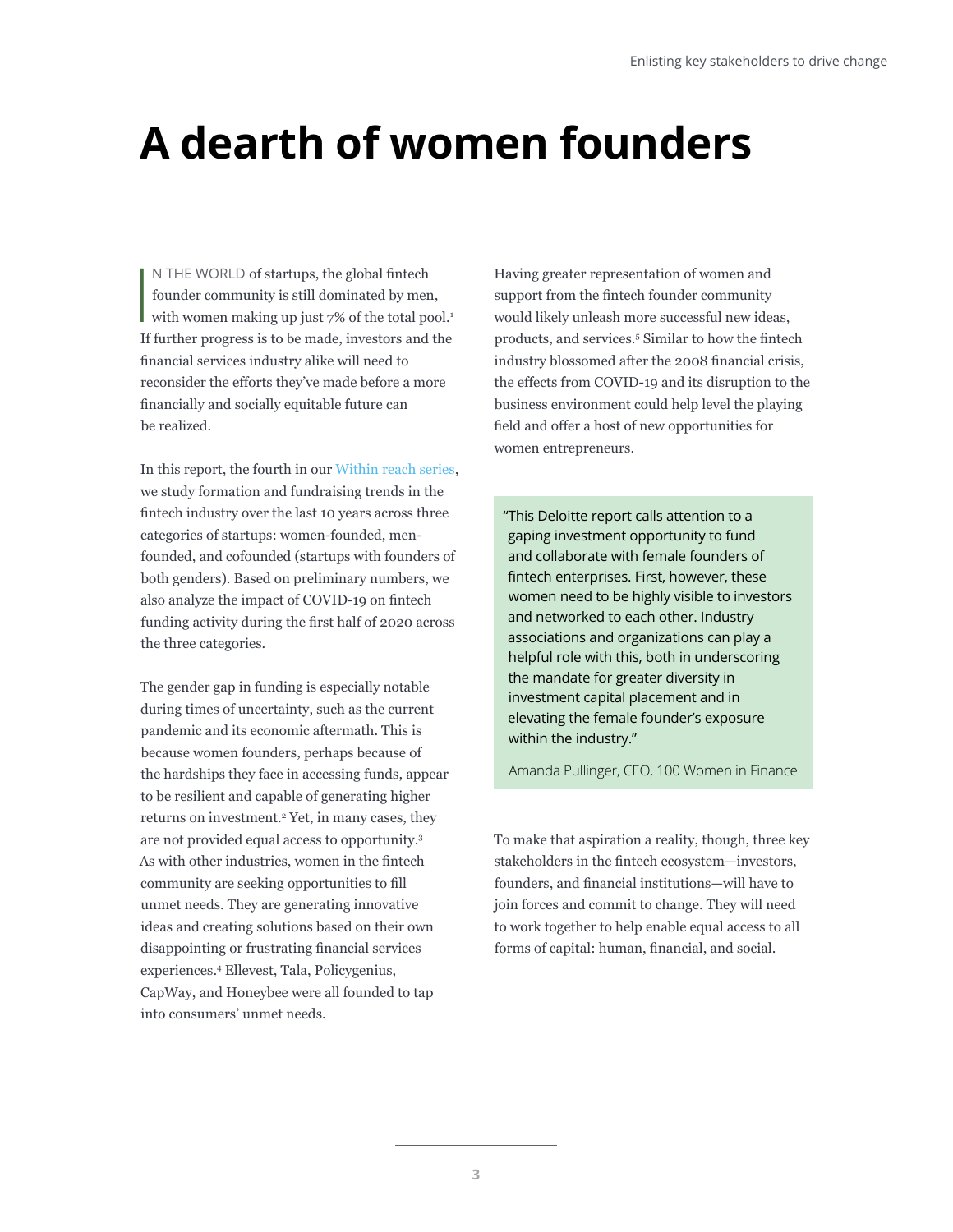# <span id="page-5-0"></span>**Slow steps in the right direction**

 $\prod$ HE FINTECH INDUSTRY has made slow but steady progress increasing the number of startups founded by women. Since the start of this decade, women-founded and cofounded fintechs have grown at a slightly faster clip compared to startups founded only by men (figure 1; see sidebar, "Methodology" for more details): They reached 369 in 2019, growing eightfold, while men-founded startups grew seven-fold. As a result, fintechs with women as founders or cofounders now comprise 12.2% of the total

startups vs. 10.9% a decade ago. However, this is limited progress indeed. Startups with all-women founding teams accounted for 3.1% of the pool in 2019, a small improvement from 2.4% in 2010.

When gauging success in achieving gender equity, another key metric to evaluate is how the needle has moved on startup funding. Encouragingly, the numbers also show a shift in the investing landscape, with more dollars being directed toward women-founded and cofounded fintechs.

### FIGURE 1



## **Total number of fintech startups, across founder categories**

Source: Deloitte Center for Financial Services' analysis of Venture Scanner data; Note: The charts show cumulative startups since 2008, for which the founders' data was available from Venture Scanner.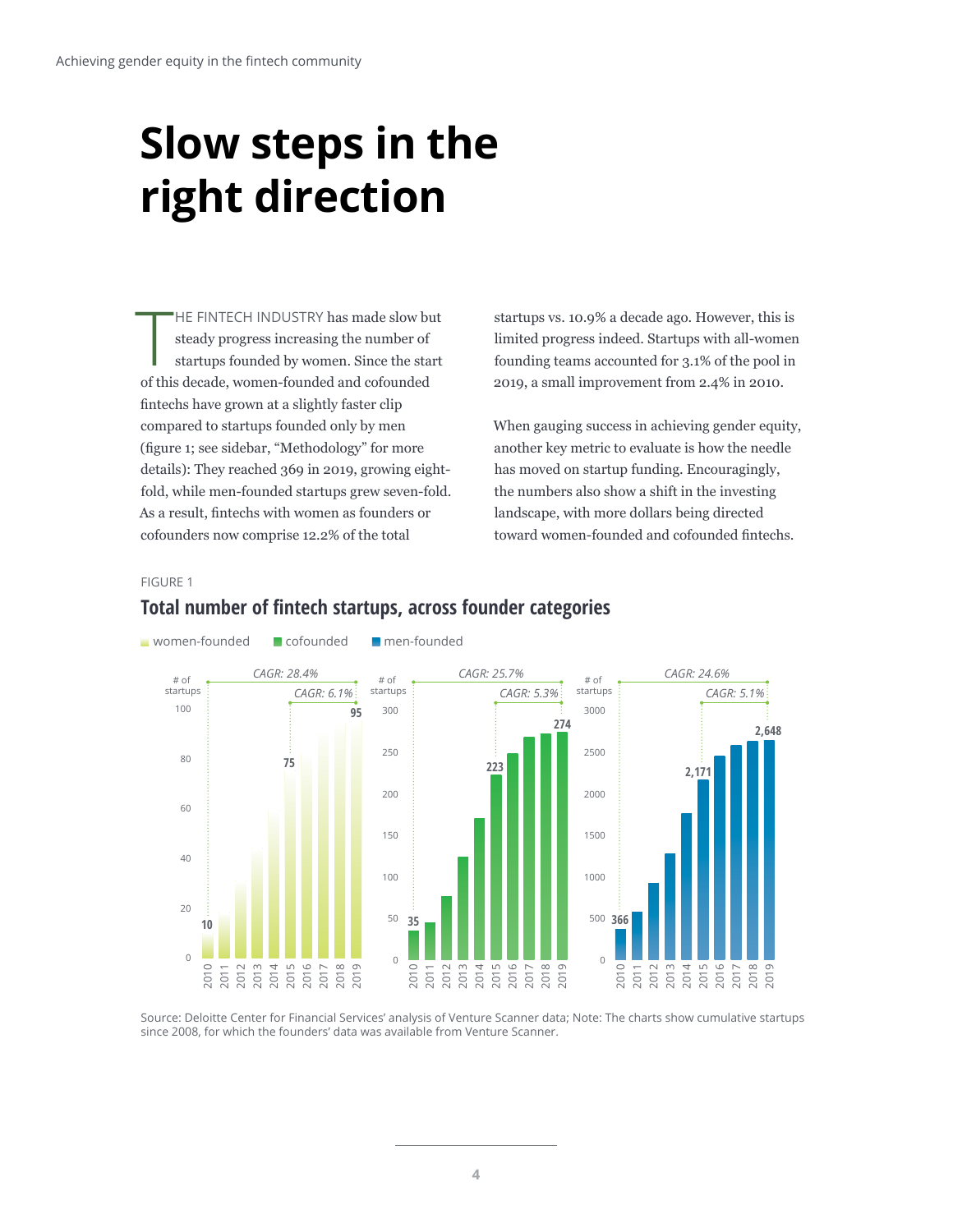Startups founded by all women teams have recorded a consistent increase in funding since 2014. Moreover, during the last five years, funding for women-founded startups grew at a compound annual growth rate of 58.9%, while funding for men-founded grew by 29.1%.

In fact, 2019 broke all records (figure 2):<sup>6</sup> Startups founded and cofounded by women garnered a total of US\$5.1 billion in funding—almost 60% of the total capital raised by these categories since 2009.7 Of that total, US\$540 million was invested in startups founded only by women, up from just US\$85 million in 2015. However, it should be noted that Starling Bank and Tala accounted for 60% of the total investment in fintechs with women-only founding teams in 2019. Similarly, the cofounded startups Kabbage and Lendable raised a combined US\$2 billion during the year.

As a proportion of the total, just 1.3% of the US\$40 billion funding raised in 2019 went to companies founded only by women, up from 0.6% (of US\$14 billion) in 2015. Meanwhile, startups with at least one woman cofounder witnessed a more pronounced increase. Their share of the total investment pot rose by five percentage points over the last five years, to 11.2%—an improvement, but still a comparatively small share of overall funding.

Of course, women are starting up companies across all industries, and they are having some greater success in drawing investor interest than those looking to break into the fintech world. Specifically, women-founded startups have secured 2%–3% of overall funding during this decade,<sup>8</sup> while womenfounded fintechs have raised only one percent of total fintech investment. That said, when the overall percentage of women founders, including cofounders, is taken into account, fintech's funding share is on par with that of other industries.

#### FIGURE 2

## **Total funding by founder category over the last five years (US\$M)**



Source: Deloitte Center for Financial Services' analysis of Venture Scanner data.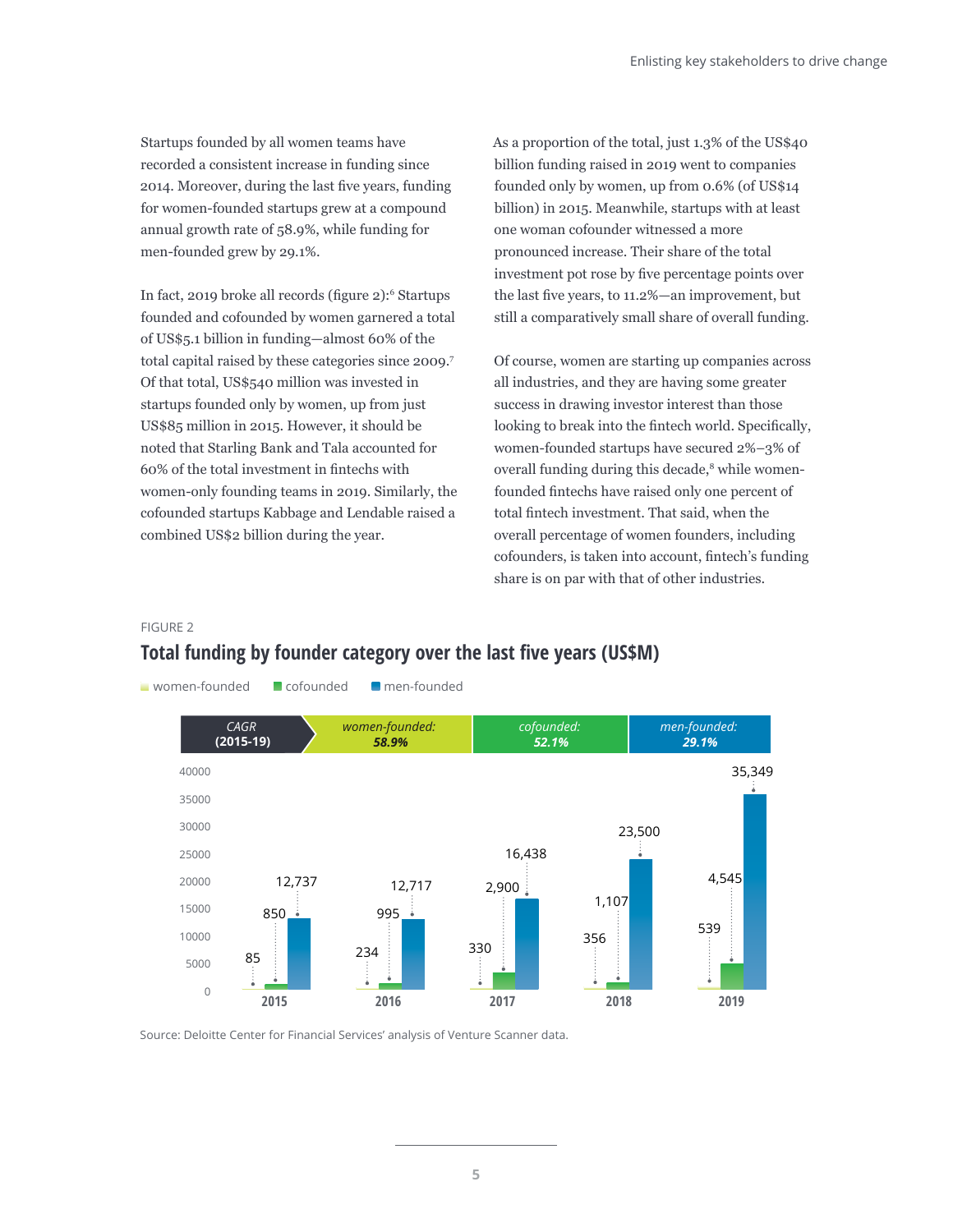# <span id="page-7-0"></span>**The long road ahead**

F ACTORS CONTRIBUTING TO the rise of women in the startup world include an increased focus on gender equity, growth in the number of women entering the finance and technology industries, modest growth in the number of women in decision-making roles at VC firms, and greater focus on women-oriented mentorship networks.9 To understand more, we analyzed 36 VC firms with a mandate to invest in women founders. Of the 371 women-founded and cofounded startups covered in our study, 40% attracted investments from these firms. Among those startups, 27% were founded solely by women.

Despite this progress, inequitable funding, along with low representation in the founder community, remain key impediments for women in the fintech industry. A comparison of average funding over the last five years revealed that women-founded fintech startups raised 50% less capital than startups founded only by men. But founding teams with both men and women averaged just 3% less funding (figure 3).

One reason for this disparity could be gender bias in the VC pitching process. A 2014 study by *Harvard Business Review* concluded that investors

### FIGURE 3

### **The average investment in fintech firms, 2015–2019**

Difference in investment levels, by founder category



Source: Deloitte Center for Financial Services' analysis of Venture Scanner data.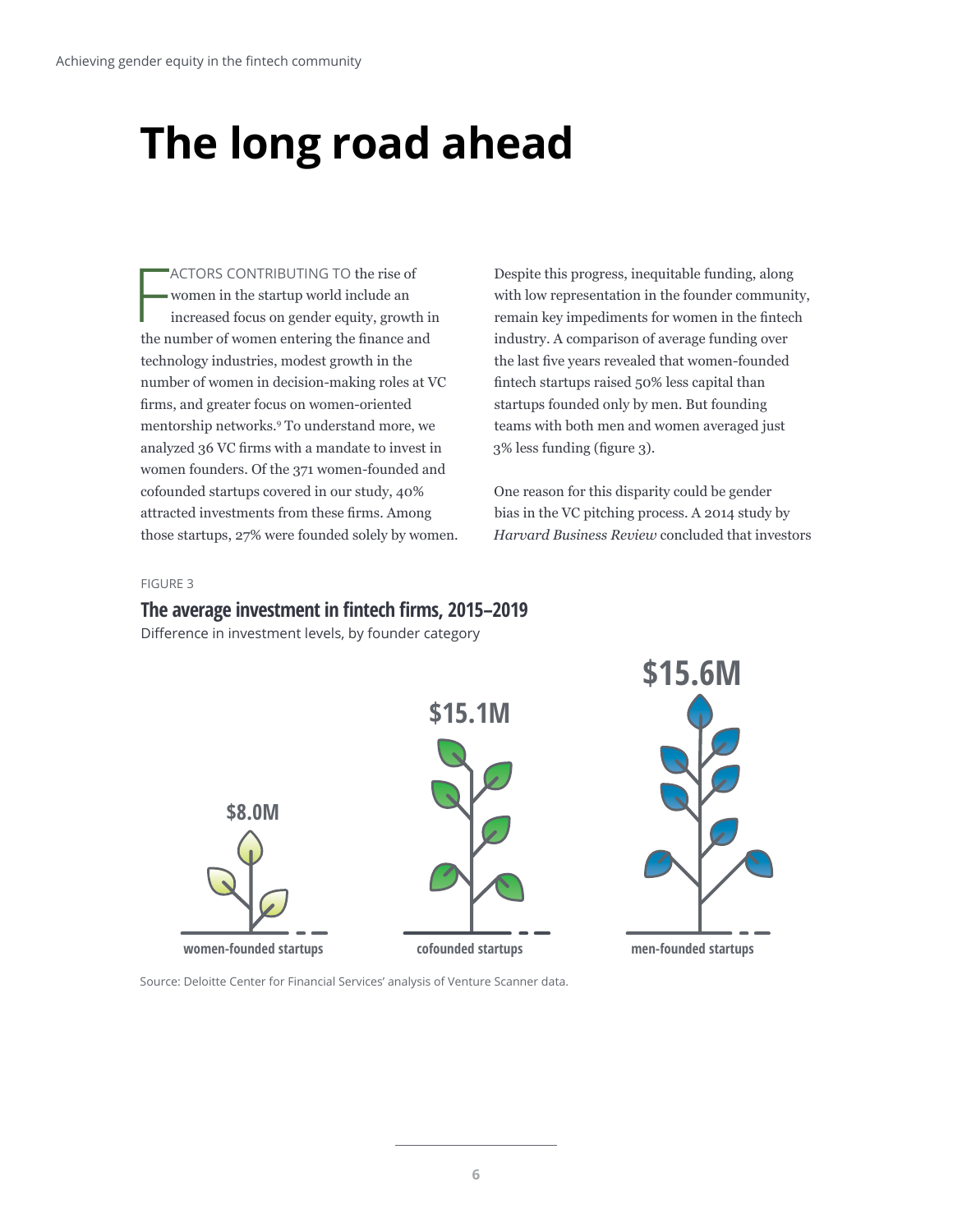often make funding decisions based on gender. The study revealed that, after listening to identical pitches given by men and women entrepreneurs, investors preferred pitches made by men.10 Another study found that venture capitalists often posed different questions to men and women entrepreneurs. Men were more likely to be asked about the potential for gains, while questions toward women focused more on the potential for losses. Interestingly, this happened whether the investors were men or women.<sup>11</sup> Bias can take other

forms as well, such as when women entrepreneurs are encouraged to bring men counterparts to investor meetings.<sup>12</sup>

Inequitable funding and lack of representation could be missed opportunities for investors. Women-founded or cofounded teams are more likely to understand the needs of women—an essential yet underserved customer segment for financial services in general.<sup>13</sup> The VC industry, however, should continue to prioritize investing in women-founded and cofounded startups.<sup>14</sup>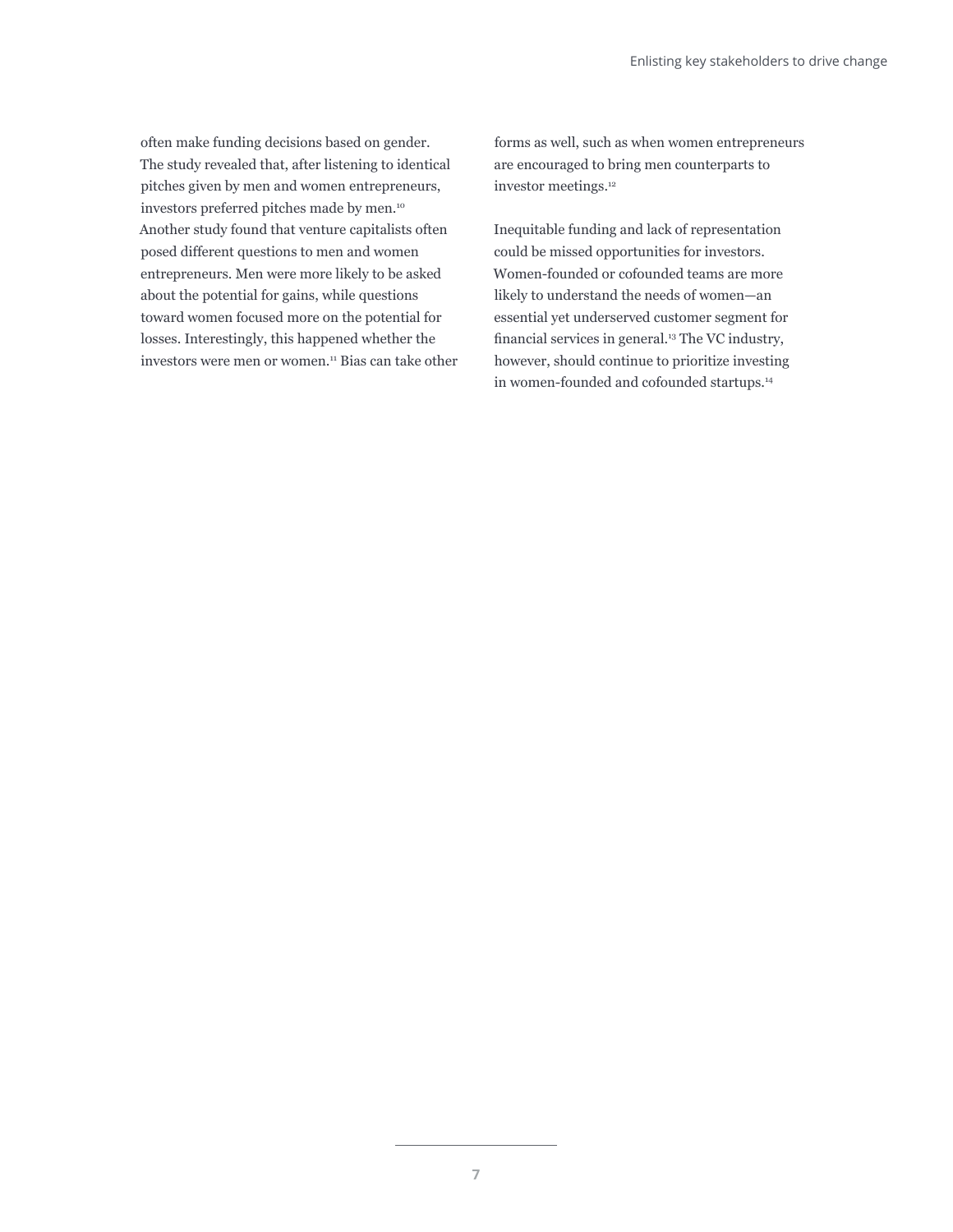# <span id="page-9-0"></span>**A call to action**

HAT COULD THE three key stakeholder groups do to help improve outcomes and create more gender diversity in the fintech founder community? Below are actions investors, women founders, and financial institutions can take.

- **• Investors**
	- *Widen the investment lens.* Investors, especially venture capitalists, have the power to make meaningful change by coming to the table with an unbiased view. While making investment decisions, investors need to ask themselves: "Are we letting unconscious bias get the better of us?" and "Are we doing enough to understand the opportunity— product and market segment—before us?"
	- *Put the multiplier effect to work.* Diversity within the VC community can help bring fresh perspective and accelerate the pace of change. Our earlier research found that with each woman added to the C-suite, there was a threefold increase in the number of women in senior leadership.<sup>15</sup> Likewise, women VCs are twice as likely to invest in companies with a woman founder or cofounder at the earliest stage of company development.16 However, currently, just 12% of decision-makers at VC firms and angel groups are women.<sup>17</sup> The investment community should be helping more women get to the other side of the table.

### **• Women founders**

- *Create the next big thing.* Many business opportunities will unfold as the pandemic reshapes our future. With technology being a clear winner, women in fintech should actively scout and be ready to capitalize on the next big idea.
- *Consider alternative sources of capital.* Women are at an apparent disadvantage when it comes to traditional fundraising. But crowdfunding—raising small investments from a group of amateur investors—can be a very useful source of initial capital, especially during times like this, when securing traditional funding may be increasingly challenging. Moreover, these platforms often tend to favor women founders, whom participants in a recent study perceived as being more trustworthy.18
- *Seek and develop mentorship opportunities.* Peer-to-peer networks, sponsorship, and mentorship programs often help women achieve greater success, faster. Women founders should seek access to multiple mentors at an early stage. Meanwhile, they can also pay it forward by mentoring other women. Having gone through the fundraising process, experienced founders should provide coaching and guidance to early stage founders.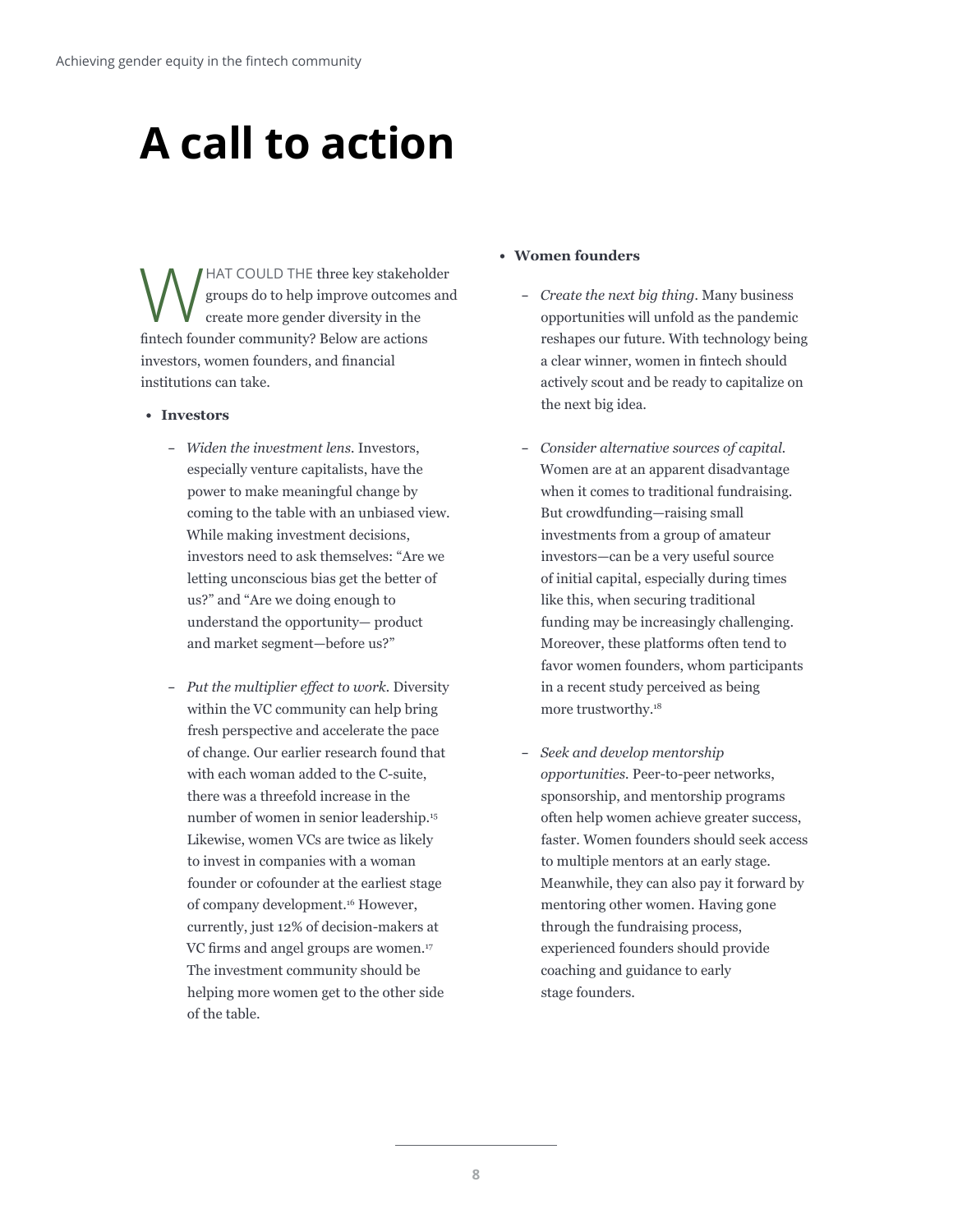#### **• Financial institutions**

- *Bolster gender diversity initiatives.* Many institutions have incorporated gender diversity efforts into their investment strategies. For instance, Goldman Sachs's Launch with GS initiative aims to invest US\$500 million in gender-diverse companies and investment managers.19 Likewise, JP Morgan, in partnership with The Vinetta Project, recently launched an initiative to support women founders by providing them greater access to capital, networking opportunities, and advisory services.<sup>20</sup> More initiatives such as these are needed for women entrepreneurs to thrive.
- *Cultivate networks.* Large financial institutions can play a key role in cultivating valuable networks. They can help women founders access an established network or create an informal one by introducing them to industry leaders, investors, and other women founders.
- *Seek partnerships with women-founded companies.* Financial institutions regularly partner with fintech companies. They can create more equitable opportunities by actively seeking out women-founded startups for these partnerships.

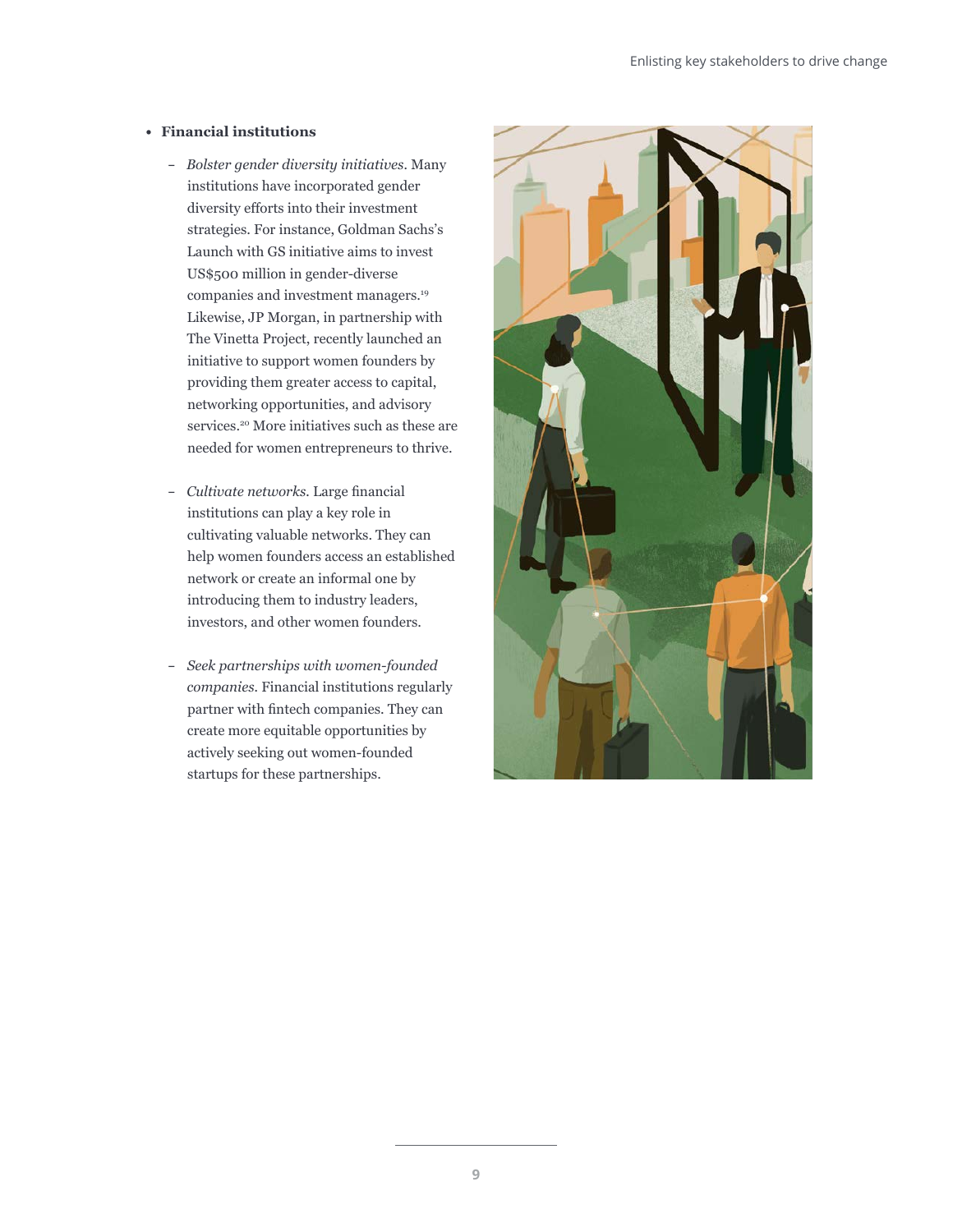# <span id="page-11-0"></span>**COVID-19: Catalyst for growth?**

 $\prod_{\text{max}}$ HE 2008 FINANCIAL crisis created huge demand for faster innovation in the financial services industry, which likely contributed to the rise of the fintech community. Could a similar disruption in the business environment due to COVID-19 be an opportunity to level the playing field for women?

When facing a global economic downturn, every dollar is important. As companies aim to recover from the financial impact of the COVID-19 pandemic, they will need to run a tight ship while exploring all viable options for growth. This should include investing in women entrepreneurs, who have proven themselves to be as capital-efficient and capable of generating high returns as are men, if not more so.21 And a recent study of executives across genders found that women were also perceived to be more innovative and resilient important skills during these challenging times.<sup>22</sup>

So far, however, this hasn't happened: Womenfounded and cofounded startups appear not to be faring well during the pandemic. In the first six months of 2020, they raised a total of US\$875 million in funding across 20 startups compared

with US\$3.5 billion seen in the first half of 2019 across 56 startups. Meanwhile, 243 men-founded startups raised around US\$12 billion in the first half of 2020, compared with US\$17 billion raised over the same period in 2019 across 473 startups.

"The pandemic can be an opportunity for change and catalyst for growth for women in fintech, as indicated in Deloitte's research. Female fintech founders have excelled during this crisis, in part because of their ability to handle uncertainty, collaborate with others in the ecosystem, and home in on the needs of the customer. Peer-to-peer networks, where female founders exchange ideas, explore business opportunities, and importantly, motivate and inspire one another, can speed the rate of change."

Carole K. Crawford, CFA. managing partner, fincap360 and Chair, 100WFinTech Committee

Investors should take note of this and act accordingly. Otherwise, they could risk missing out on a key growth opportunity.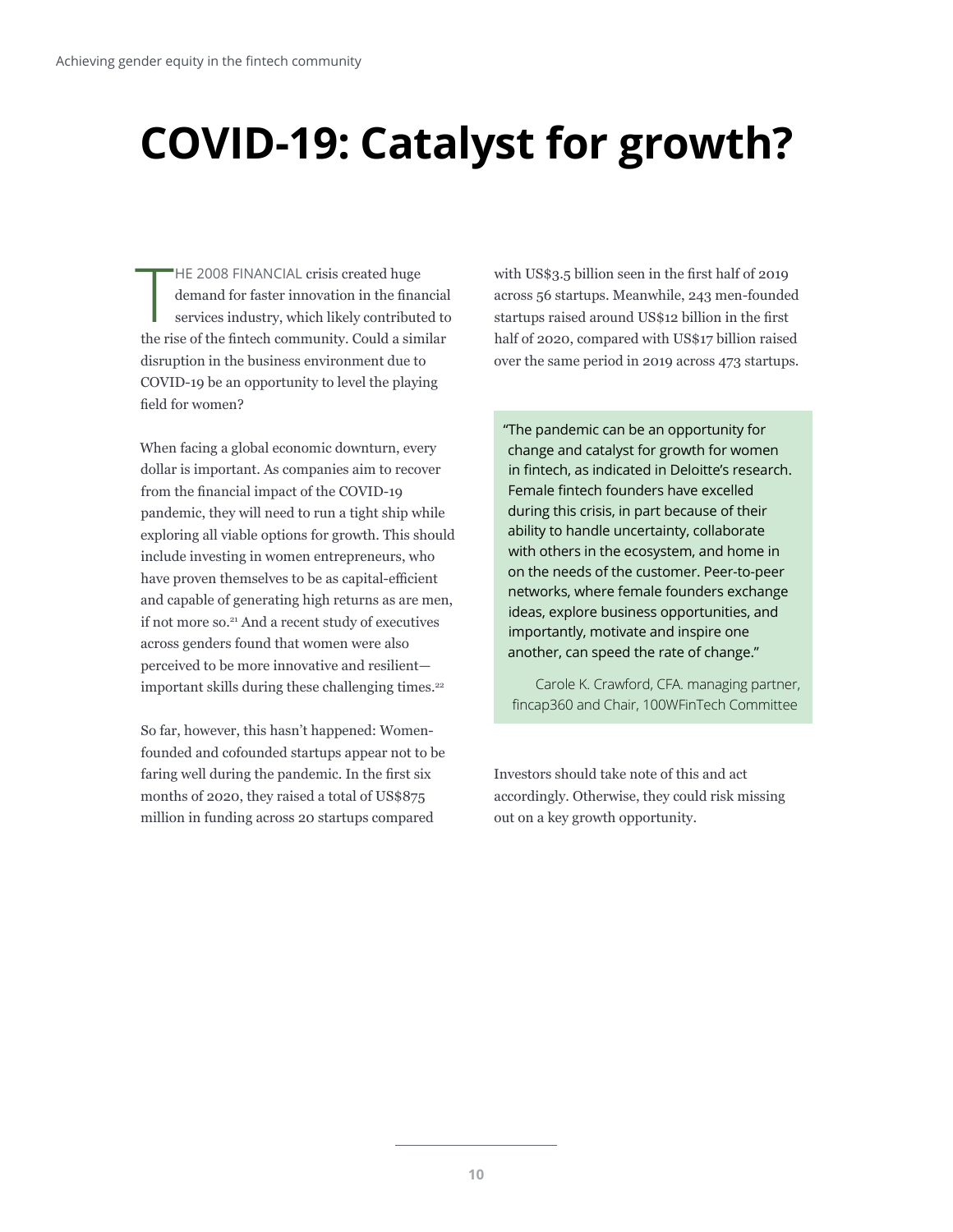### **METHODOLOGY**

In this report, we defined "fintech" as the ecosystem of (perhaps initially) small technology-based startup firms that provide financial services to the marketplace or primarily serve the financial services industry. The analyses in this report are based on data, including founders' classification, from Venture Scanner.

Our study covers 3,017 global fintech startups, approximately 53% of the broader fintechs we track, for which founder data was available from Venture Scanner.

We use the following terminology in this report:

- Women-founded startups: Startups with only women founders.
- Men-founded startups: Startups with only men founders.
- Cofounded startups: Startups with both men and women on the founding team.

Fintech companies studied for this report are limited to those founded since 2008. All data, except that for founders, are as of June 30, 2020. Data on founders are as of May 2020. Note that we excluded The We Company (or WeWork), a cofounded startup, from our funding analysis as it was an outlier, with approximately US\$20 billion in total funding.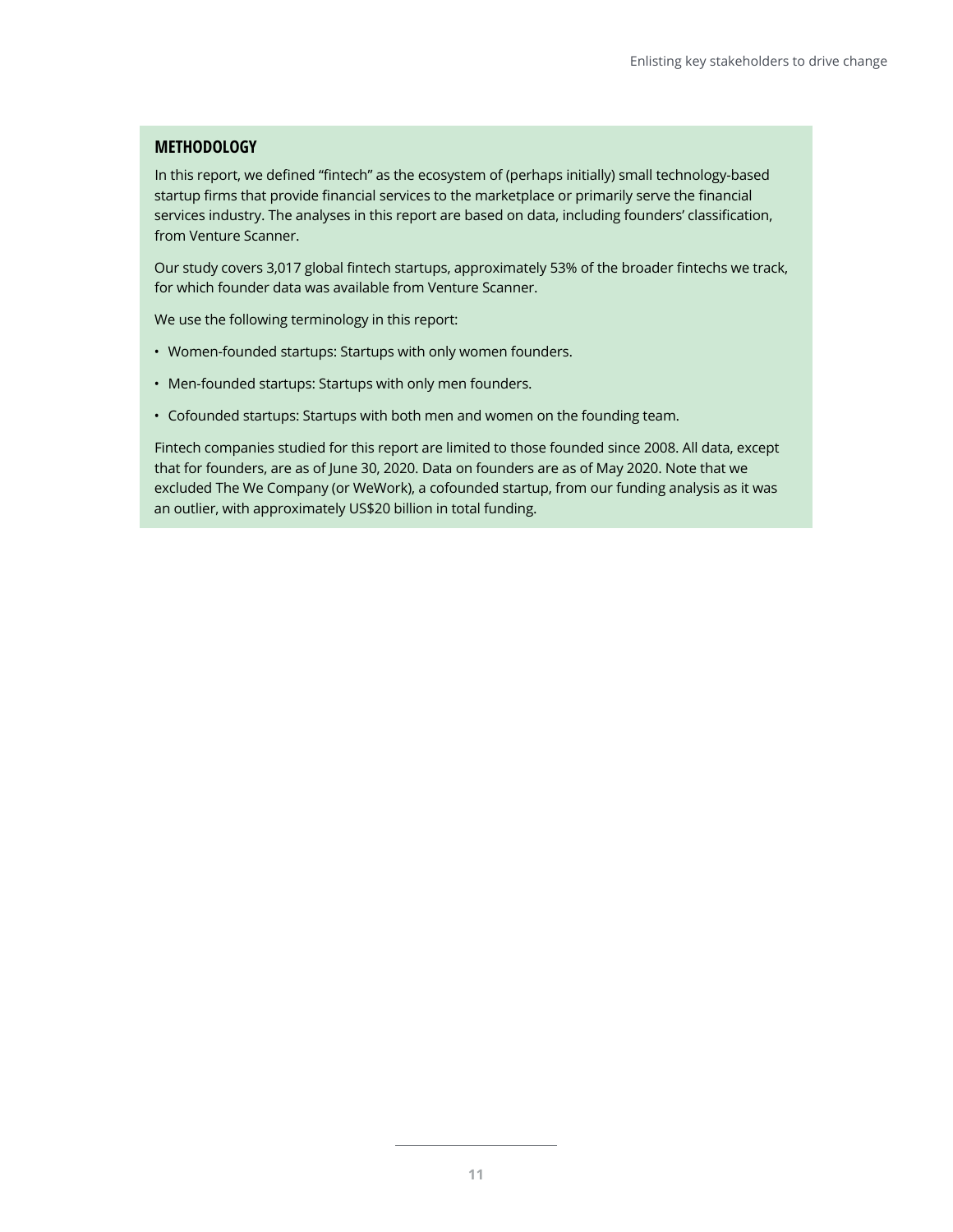## <span id="page-13-0"></span>**Endnotes**

- 1. Proprietary analysis by the Deloitte Center for Financial Services of 3,017 fintech startups' data from Venture Scanner. See sidebar for more information on our methodology.
- 2. "First Round 10 Year Project," accessed August 5, 2020.
- 3. Jodi Goldstein, "The answer to equal access to funding isn't just more women leaders," *Forbes*, April 2, 2018.
- 4. Fintech News Switzerland, "The booming women-focused fintech ecosystem in Europe and what it means," July 7, 2020.
- 5. Sylvia Ann Hewlett, Melinda Marshall, and Laura Sherbin, "How diversity can drive innovation," *Harvard Business Review*, December 2013.
- 6. Proprietary analysis by the Deloitte Center for Financial Services of 3,017 fintech startups' data from Venture Scanner. See sidebar for more information on our methodology.
- 7. Excluding funding raised by The We Company (or WeWork).
- 8. Crunchbase, "Funding to the female founders," March 2020.
- 9. PR Newswire, "Undeterred, more women are applying for technical roles each year," Handshake, September 30, 2019.
- 10. Reshma Kapadia, "Women in finance are rising—at last," *Barron's*, March 6, 2020; Kamal Hassan, Monisha Varadan, and Claudia Zeisberger, "How the VC pitch process is failing female entrepreneurs," *Harvard Business Review*, January 13, 2020.
- 11. Dana Kanze et al., "Male and female entrepreneurs get asked different questions by VCs—and it affects how much funding they get," *Harvard Business Review*, June 27, 2017.
- 12. Annabel Denham, *Here and now: Making the UK the best place in the world for female founders*, Barclays, October 2019.
- 13. Sarah Cavill, "Women consumers: Key factors marketers need to know to effectively target this powerful demographic," Digital Media Solutions, March 22, 2019.
- 14. Morgan Stanley, *Beyond the VC funding gap*, October 23, 2019.
- 15. Alison Rogish, Stacy Sandler, and Neda Shemluck, *Women in the C-suite: Growth in emerging leadership roles creates new opportunities in financial services*, Deloitte Insights, March 4, 2020.
- 16. Collin West and Gopinath Sundaramurthy, "Women VCs invest in up to 2x more female founders," Kauffman Fellows, March 25, 2020.
- 17. PitchBook, "All raise report on venture financing in female-founded startups shows progress, yet continued gender inequity," press release, November 12, 2019.
- 18. Indiana University, "Women seeking financing for start-ups are perceived as more trustworthy by crowdfunding investors," May 10, 2018.
- 19. Goldman Sachs, "Launch with GS," accessed August 8, 2020.
- 20. Business Wire, "The Vinetta Project and J.P. Morgan launch strategic initiative to help close the funding gap for female founders," February 6, 2020.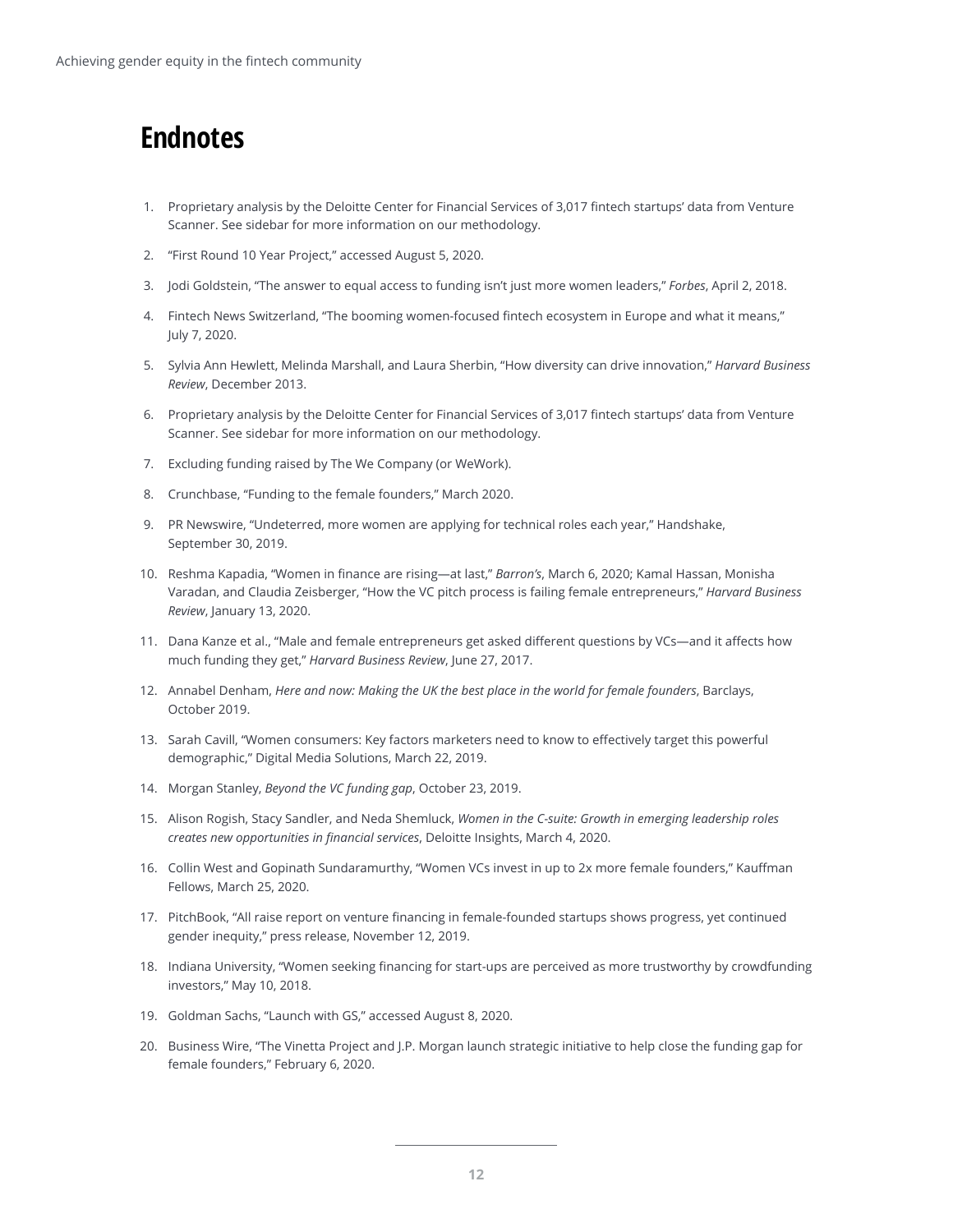- 21. "First Round 10 Year Project."
- 22. Hewlett, Marshall, and Sherbin, "How diversity can drive innovation"; Jack Zenger and Joseph Folkman, "Research: Women score higher than men in most leadership skills," *Harvard Business Review*, June 25, 2019.

## **About the authors**

#### **Alaina Sparks | alasparks@deloitte.com**

Alaina Sparks is a managing director and leads both Deloitte's US Fintech practice and its Global Financial Services Ecosystem & Alliances program. In these current roles, she leads teams that advise fintech companies on critical topics ranging from initial business model development to tax compliance, risk management, regulatory and compliance considerations, data strategy, global growth, and exit planning. She also advises financial institutions in defining and executing their innovation strategy, including in the identification of relevant potential partners that may accelerate their efforts.

### **Jim Eckenrode | jeckenrode@deloitte.com**

Jim Eckenrode is managing director at the Deloitte Center for Financial Services, responsible for developing and executing Deloitte's research agenda, while providing insights to leading financial institutions on business and technology strategy.

## **Acknowledgments**

The industry leadership wishes to thank **Samia Hazuria**, coauthor, **Sam Friedman**, **Rima Pa**i, **Tiffany Ramsay**, **Val Srinivas**, **Gaurav Vajratkar**, and the many others who provided insights and perspectives in the development of this article in addition to **Alison Rogish**, **Stacy Sandler**, and **Neda Shemluck** for their continued support of the research.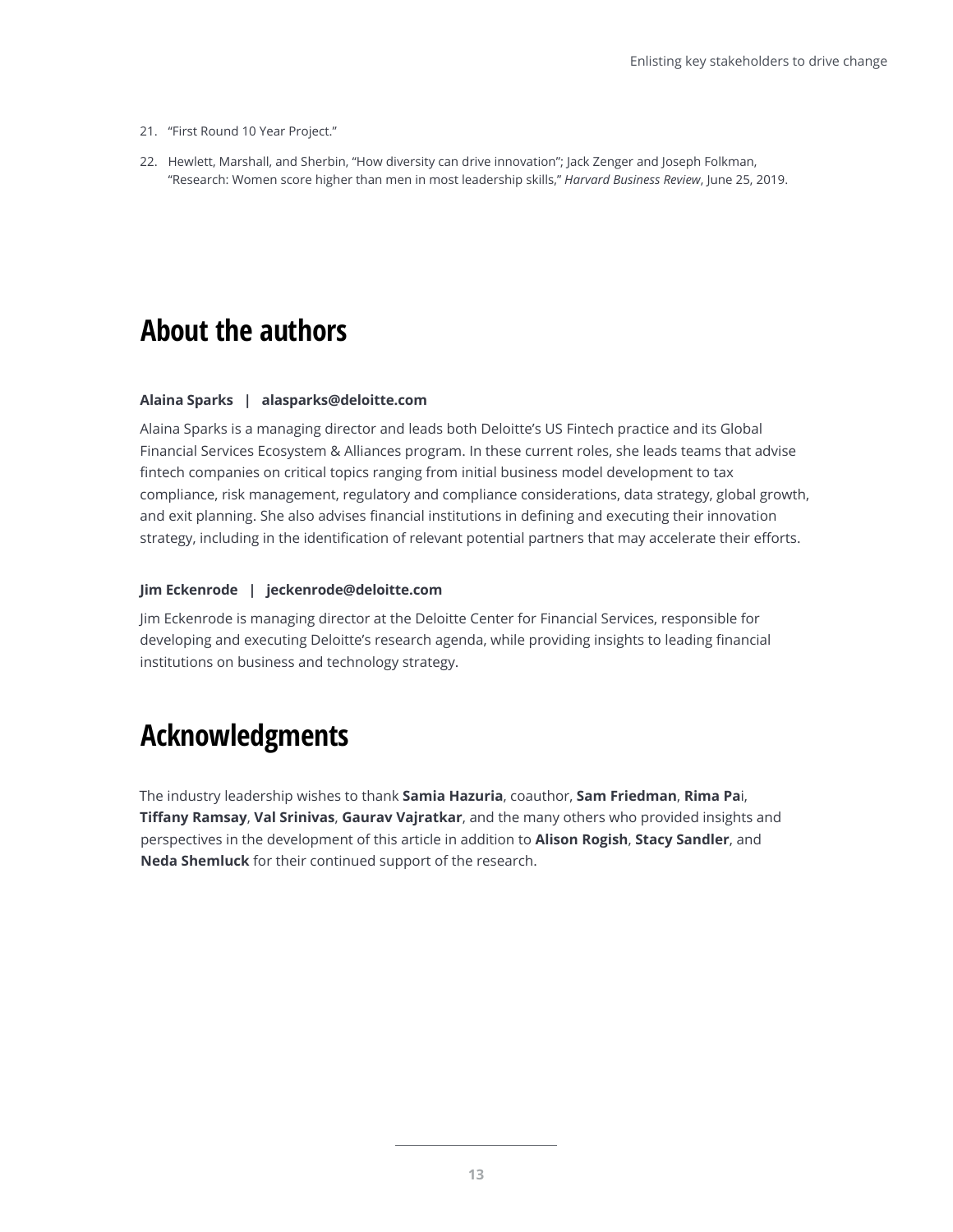## **Contact us**

*Our insights can help you take advantage of change. If you're looking for fresh ideas to address your challenges, we should talk.*

## **Industry leadership**

### **Monica O'Reilly**

US Financial Services industry leader | Deloitte Risk and Advisory | Deloitte & Touche LLP +1 415 783 5780 | monoreilly@deloitte.com

Monica O'Reilly is the US Financial Services Industry leader.

### **Alaina Sparks**

Managing director | US Fintech Practice leader +1 415 783 4838 | alasparks@deloitte.com

Alaina Sparks leads Deloitte's US Fintech practice, and Global Financial Services Ecosystem & Alliances program.

## **The Deloitte Center for Financial Services**

### **Jim Eckenrode**

Managing director | The Deloitte Center for Financial Services | Deloitte Services LP +1 617 585 4877 | jeckenrode@deloitte.com

Jim Eckenrode is managing director at the Deloitte Center for Financial Services, responsible for developing and executing Deloitte's research agenda, while providing insights to leading financial institutions on business and technology strategy.

### **100 Women in Finance**

### **Amanda Pullinger**

Chief executive officer | 100 Women in Finance Amanda@100Women.org

Amanda Pullinger is the chief executive officer of 100 Women in Finance (previously 100 Women in Hedge Funds). She leads a small staff team and manages over 500 volunteer practitioners globally, overseeing the operations of the organization, which now has over 15,000 members in 24 locations.